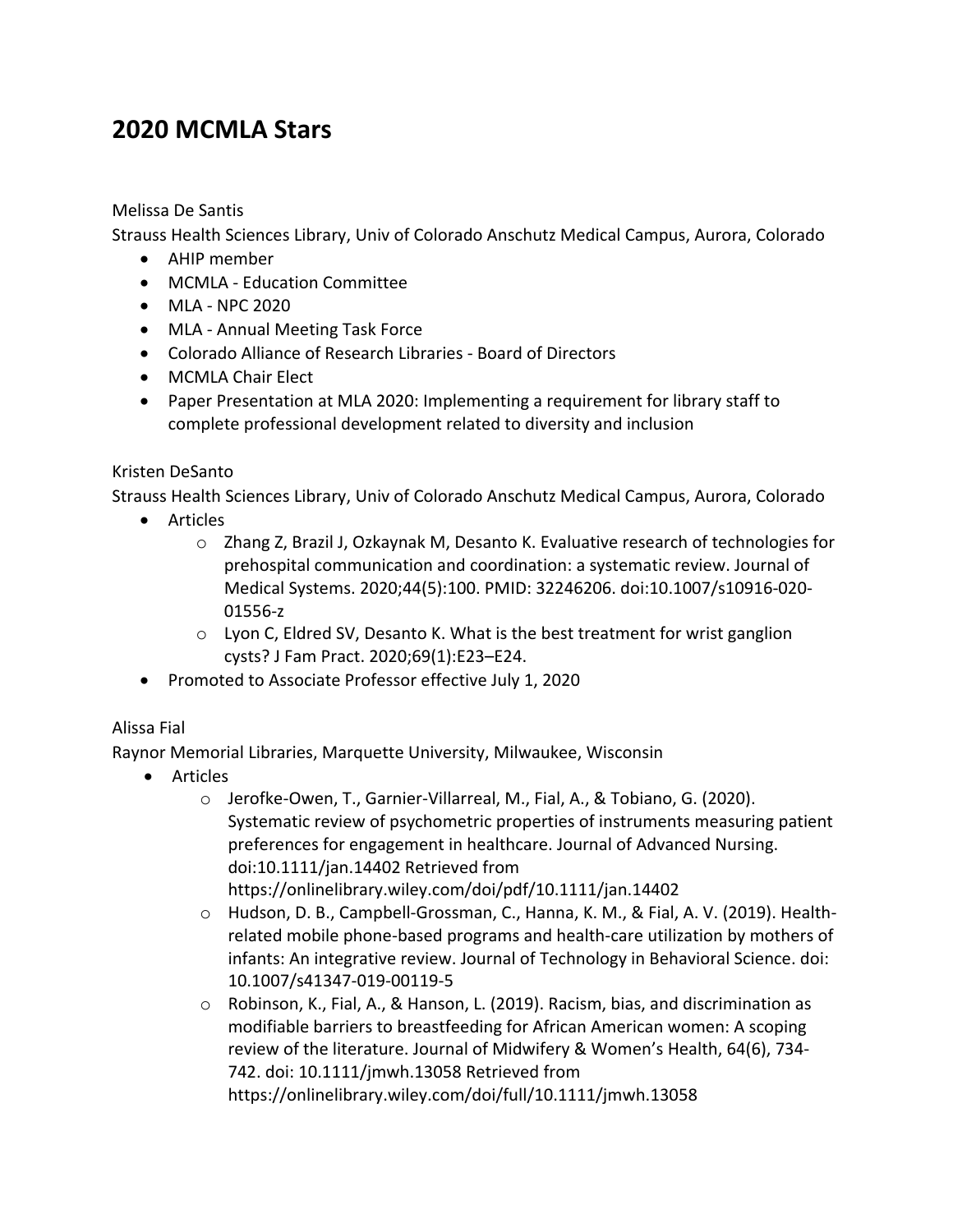- o Fial, A. V. (2019, September 24). Review Update: Cochrane Library of Systematic Reviews. Doody's Collection Development Monthly. Retrieved from [http://dcdm.doody.com/2019/09/review-update-cochrane-library-of](http://dcdm.doody.com/2019/09/review-update-cochrane-library-of-systematic-reviews/)[systematic-reviews/](http://dcdm.doody.com/2019/09/review-update-cochrane-library-of-systematic-reviews/)
- Chair, MCMLA Membership Committee (2019-2020)
- Jury MLA Scholarship & Awards (2020)
- Secretary, MLA Dental Caucus (2020-2021)
- Presentation: Jerofke-Owen, Teresa, Garnier-Villarreal, Mauricio, Fial, A., & Tobiano, G. Patients' preferences for engagement in healthcare assessment instruments: A systematic review of measurement properties. Annual Conference of the Midwest Nursing Research Society, Virtual Meeting, April 2020

# Debra Loguda Summers

A.T. Still Memorial Library, A.T.Still University, Kirksville, Missouri

- Article: Developing Neuraxial and Regional Pain Procedural Skills Through Innovative 3- Dimensional Printing Technology. Journal of the American Osteopathic Association April 2020; Vol. 120; No. 4
- Classes
	- o Medical Library Association; Disaster health Information Sources: The Basics, 3.0 MLA CE
	- o Medical Library Association; Dissemination and Disasters: using Information to Save Lives, 1.0 MLA CE
	- o Medical Library Association; Struggles and Strategies for Survival Beyond the Walls of Jail, 1.0 MLA CE
	- o Medical Library Association; Diversity, Equity and Inclusion: That's Not Funny! Or is it? 1.0 MLA CE
	- o NLM/NNLM Will Duct Tape Cure My Warts? Examining Complementary and Alternative Medicine, 8.0 MLA CE
	- o NLM/NNLM Beyond an Apple a Day; Providing Consumer Health Information at Your Library, 4.0 MLA CE
	- o NLH/NNLM MedlinePlus for Public Librarians, 1.0 MLA CE
- Missouri Author Award Committee
- Vice Chair/Chair MOBIUS Digitzation Instiutional Respository Commttee (DAIR)

# Lisa Traditi

Strauss Health Sciences Library, Univ of Colorado Anschutz Medical Campus, Aurora, Colorado

- Distinguished AHIP member
- MLA Board of Directors
- 2020-2021 MLA President